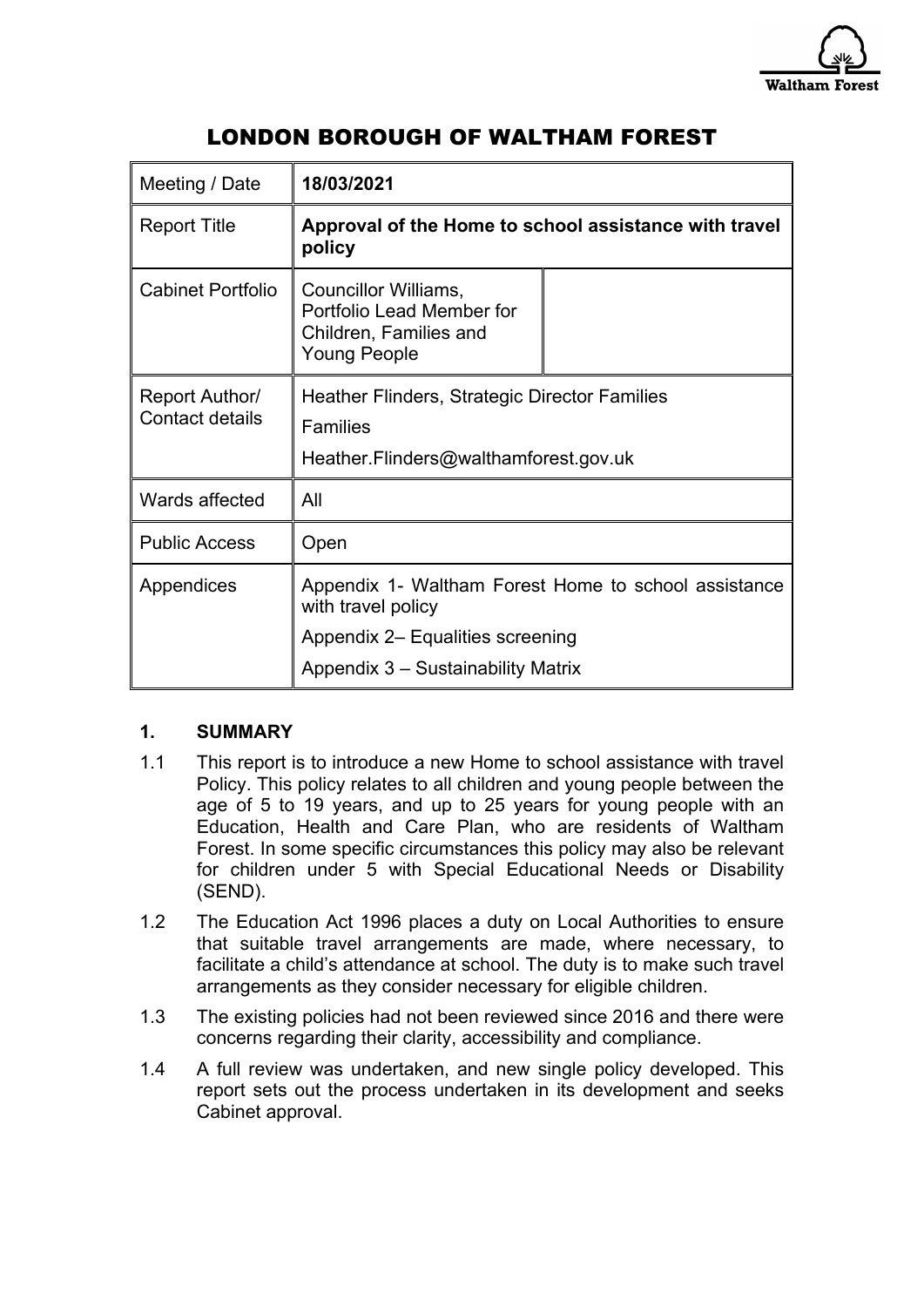

# **2. RECOMMENDATIONS**

- 2.1 Cabinet is recommended to:
- 2.1.1 Approve the new Home to school assistance with travel Policy in Appendix 1.

## **3. PROPOSALS**

- 3.1 It is proposed that the Policy included in Appendix A is adopted as the Council's Home to school assistance with travel Policy following cabinet approval.
- 3.2 The Policies relating to home to school assistance with travel had not been reviewed since 2016 and there were concerns raised about the clarity and compliance of the contents. During this time there have been no legislative changes in this area, therefore the review solely focused on ensuring that the new Policy provides clarity in areas that were unclear or did not have sufficient information, and meets our statutory requirements as outlined in in the national guidance, that the:

*"information should be clear, easy to understand and provide full information on the travel and transport arrangements. It should explain both statutory transport provision, and that provided on a discretionary basis. It should also set out clearly how parents can hold local authorities to account through their appeals processes."*

- 3.3 To make the information clearer and easier for parents and carers the *Home to school assistance with travel policy for 5-16 year-olds* and *Post 16 home to place of learning assistance with travel policy* have been combined into one single Home to school assistance with travel Policy. It has also been drafted in a way that makes clear which areas are statutory responsibilities and which areas are discretionary.
- 3.4 In addition to internal and external consultation outlined in section 6 of this report, legal colleagues have been engaged in this process to ensure the new Policy is compliant with national legislation and guidance and meets our statutory responsibilities.
- 3.5 National guidance was due to be updated in 2017 but has not yet happened. The Policy will need to be reviewed if any changes are made to national guidance in the future. It will be reviewed each year to assess whether any changes are needed.

# **4. OPTIONS & ALTERNATIVES CONSIDERED**

4.1 Do nothing: The existing policies have not been updated since 2016 and changes are needed to ensure the policy is compliant and up to date.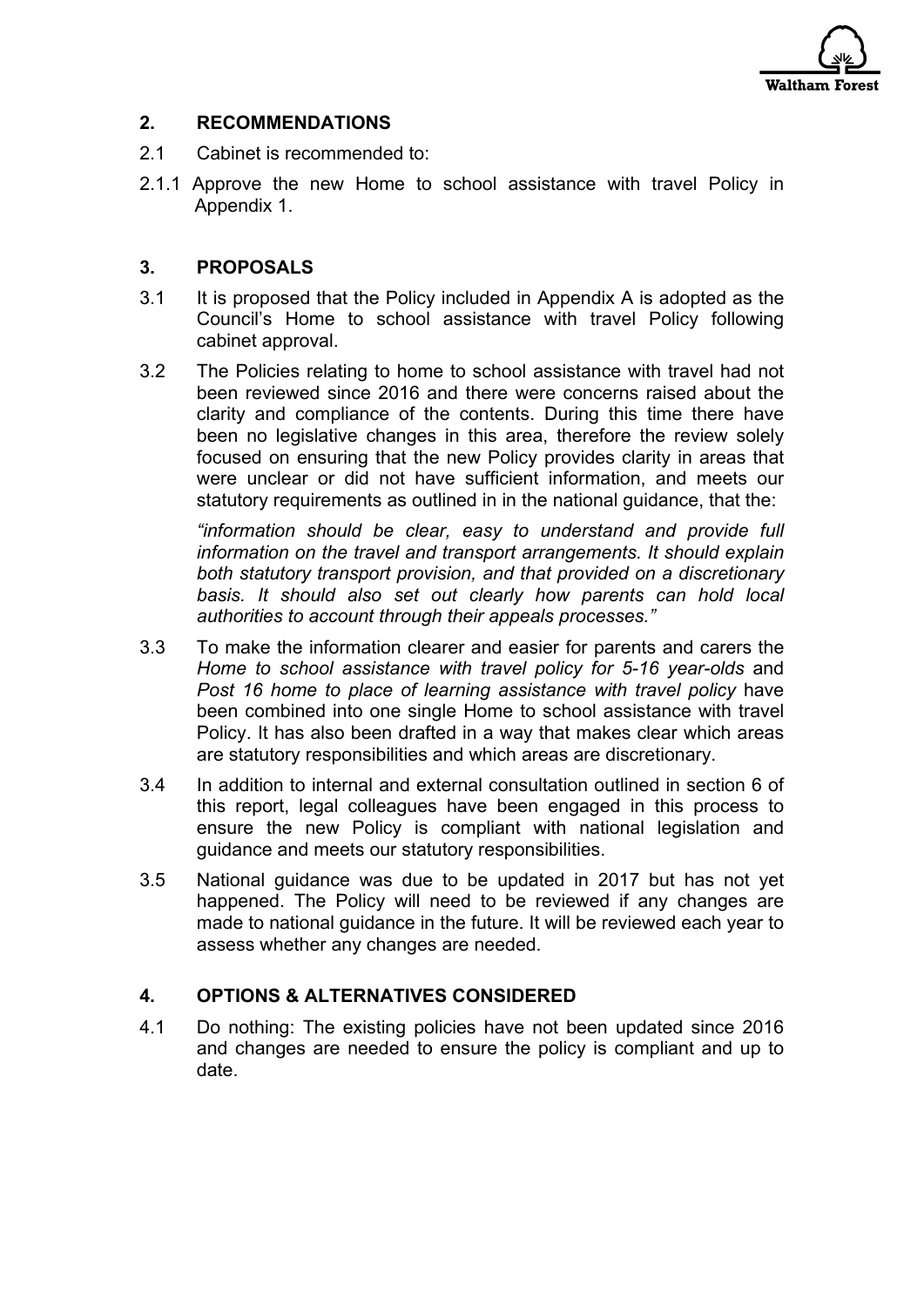

#### **5. SUSTAINABLE COMMUNITY STRATEGY PRIORITIES (AND OTHER NATIONAL OR LOCAL POLICIES OR STRATEGIES)**

5.1 This Policy contributes to meeting the commitment outlined in the SEND Vision 2020-2023, approved at Cabinet in October 2020, to implement a new approach to travel assistance to maximise independence from young age.

### **6. CONSULTATION**

- 6.1 As per the statutory requirement, a public consultation was held for a minimum period of 28 days through November and December 2021. This included opportunities to feedback through virtual meetings, email, or survey and was widely publicised including; Have your say newsletter, Parent Forum, Council website, Schools newsletter, Transport Providers and existing contacts in this area.
- 6.2 In addition to public consultation this Policy has been reviewed by the SEND Improvement Board and SEND Strategic Board, Families Leadership Team and Management Board.
- 6.3 The review and renewal of this policy has focused on making our local policy clearer and simpler for families and for our staff to use, and ensuring that our policy is compliant with existing legislation. The key changes as a result of the review and consultation have included:
	- o Combining the Home to school assistance with travel policy for 5-16 year-olds and Post 16 home to place of learning assistance with travel policy into one single Policy.
	- o Reviewed the wording to ensure our policy is robust and clear, particularly on application/renewal, forms of assistance, eligibility, what is statutory and what is discretionary, pick-up points and under 5s.
	- o Simplified the layout, language and information provided to make easier to understand
	- o Introduced new policy principles:
		- promote a safe, active and sustainable approach to travel assistance to and from school and other educational settings.
		- ensure children are able to travel to school in a way that keeps them safe, well, resilient and independent.
		- promote the most independent method of travel.
		- use of the most cost-effective travel options
	- o Removed previous information on mobility vehicles
	- o Information promoting use of independent travel training for suitable applicants including information; what it looks like, and how it works
	- Re-imbursements will only be used as a short-term option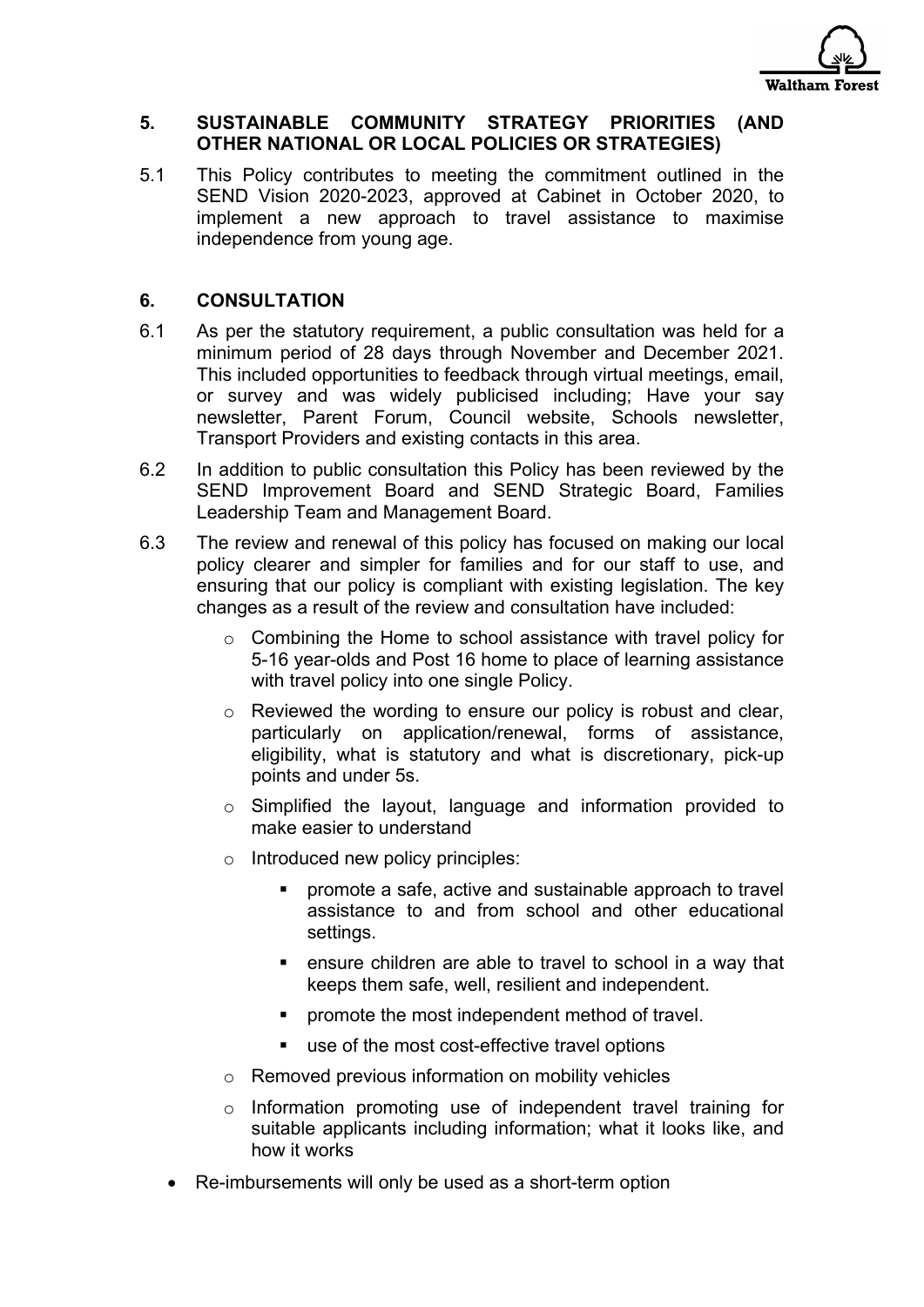

6.4 The draft policy has also been reviewed by the Special Educational Needs Transport Advocacy Service.

## **7. IMPLICATIONS**

#### **7.1 Finance, Value for Money and Risk**

7.2 There are no direct financial implications arising from the adoption of the new Home to school assistance with travel Policy.

## **7.3 Legal**

- 7.3.1 Local Authorities are under a statutory duty under the Education Act 1996 to ensure that suitable travel arrangements are made, where necessary, to facilitate a child's attendance at school. Statutory Guidance 'The Home to school travel and transport guidance Statutory guidance for local authorities July 2014' as indicated in the report is the latest statutory guidance issued in relation to school transport up to 16. Under the guidance Local authorities should consult widely on any proposed changes to their local policies on school travel arrangements with all interested parties. Consultations should last for at least 28 working days during term time.
- 7.3.2 The statutory responsibility for transport for 16-19 year olds (who have started a course before their 19th birthday) rests with local authorities. Local authorities have a duty to prepare and publish an annual transport policy statement specifying the arrangements for the provision of transport, or otherwise that the authority considers necessary, to make to facilitate the attendance of all persons of sixth form age receiving education or training. The sixth form age duty applies to young people of sixth form age and young people with EHC plans up to age 25 where they are continuing on a course started before their 19th birthday. The Post-16 transport and travel support to education and training Statutory guidance for local authorities published in January 2019 states that a transport policy statement must be published by the local authority by 31st May each year and must be clearly dated showing the academic year to which it applies.

#### **7.4 Equalities and Diversity**

- 7.4.1 The Council must take into account its wider Public Sector Equality Duty (PSED) under s.149 of the Equality Act 2010 when making its decision. Members are referred to the Equalities Screening in Appendix 2.
- 7.4.2 There is a positive impact for individuals with a disability as this Policy will enable children and young people with SEND to access the best option for them and aims to support them to be as independent as possible. There are no negative impacts identified.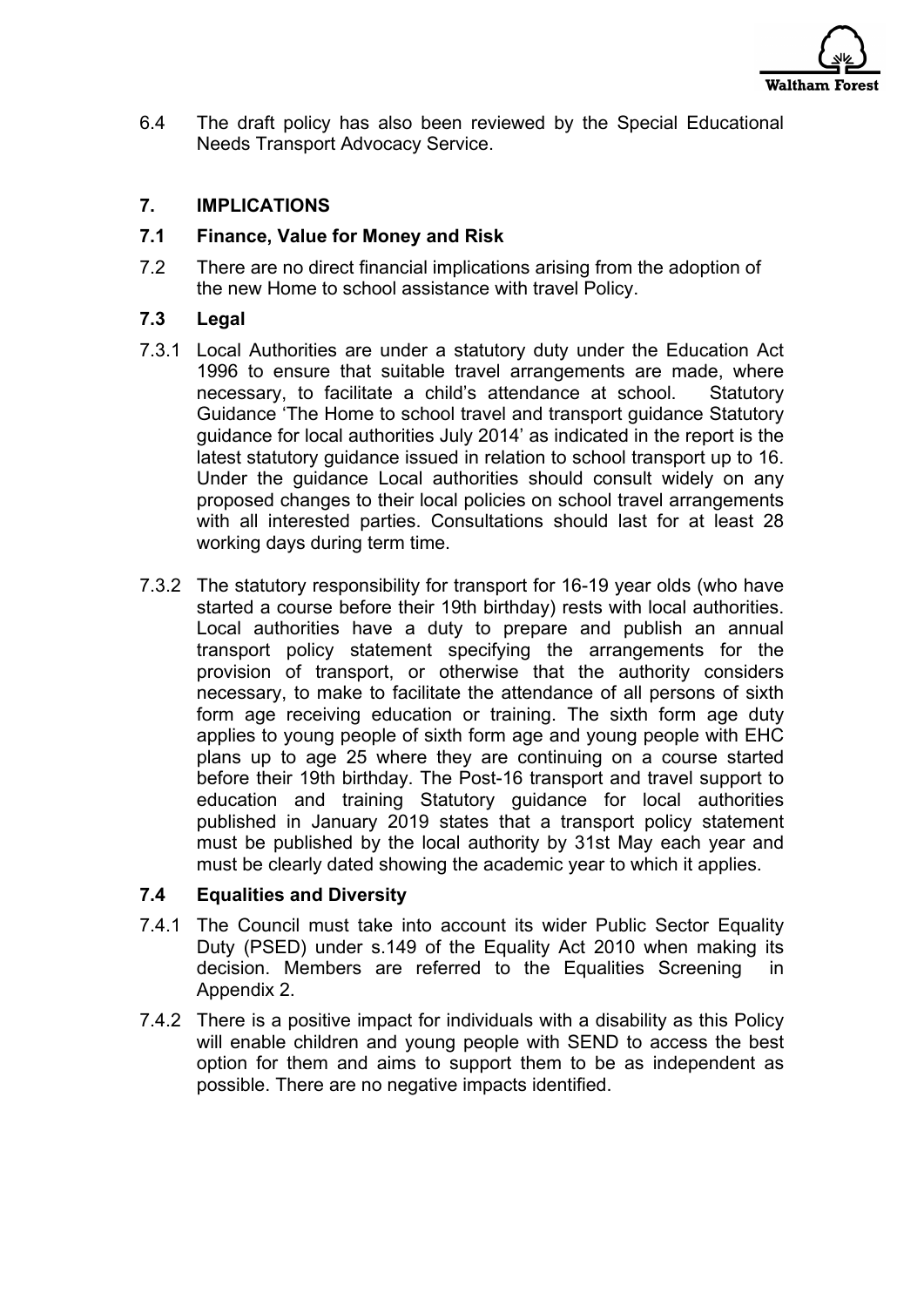

#### **7.5 Sustainability (including climate change, health, crime and disorder)**

- 7.5.1 The Council, with its partners, are committed to improving the health and wellbeing of children and young people to enable excellent outcomes for all people of Waltham Forest.
- 7.5.2 The Policy promotes the use of sustainable methods of transport, and particularly encourages independent travel training which enables children and young people to walk, cycle, or use public transport to travel to and from school.
- 7.5.3 Sustainability will continue to be considered as part of the SEND Transport procurement in 2021/22.

## **7.6 Council Infrastructure**

7.6.1 There are no specific implications relating to HR.

#### **7.7 Brexit**

7.7.1 None